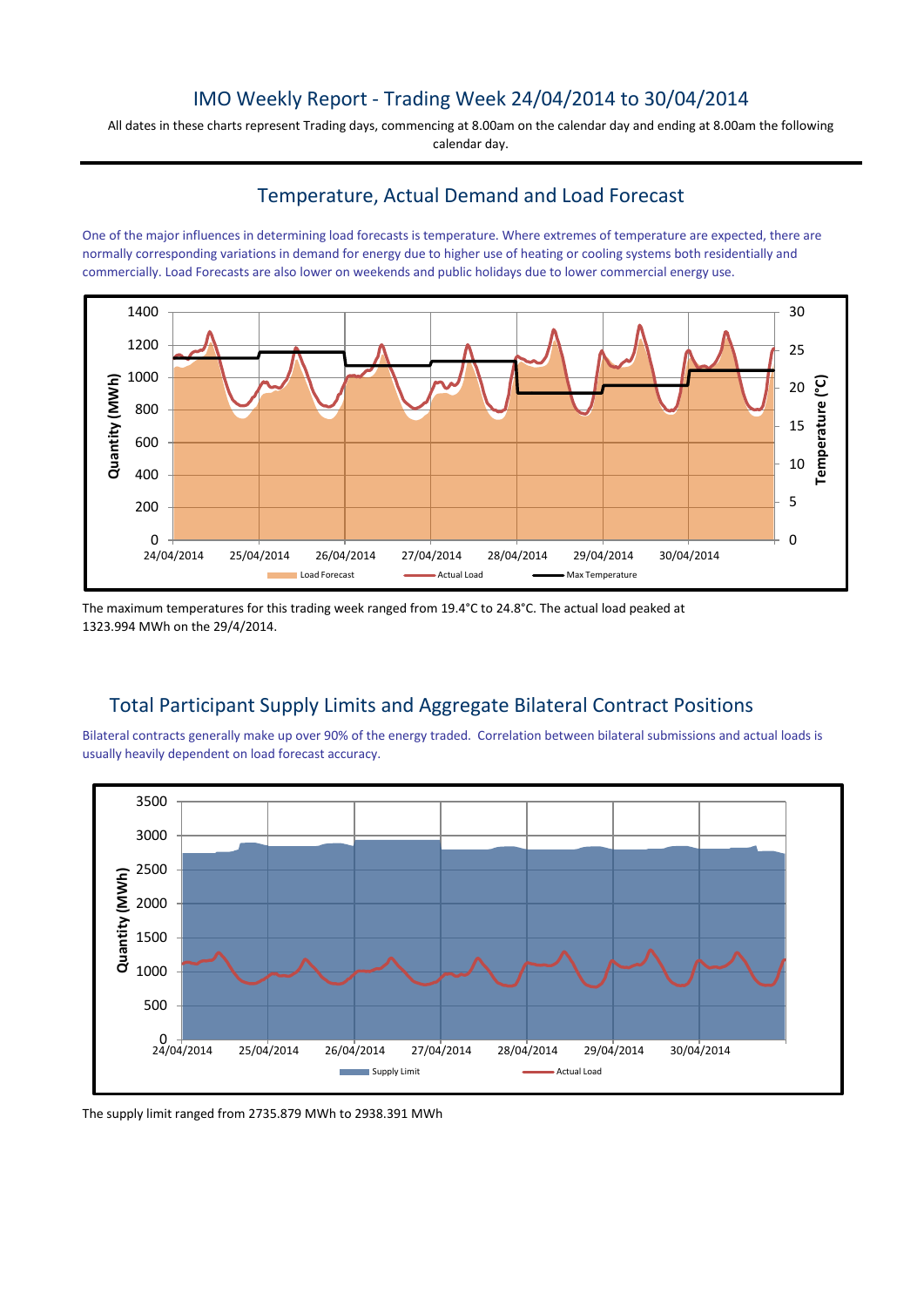#### Net Balancing Market Trades

Bilateral contracts and STEM trading are generally based on the forecast energy requirements of Participants. When the forecast requirements are higher or lower than the actual requirements for a day, this Market energy must be bought and sold in the balancing mechanism. This graph shows the estimated net balancing trades.



The majority of the balancing activity this week occurred within Balancing Demand. The maximum balancing demand for the week reached 165.7125 MWh on the 27/4/2014. The maximum balancing supply for the week reached -94.729 MWh on the 30/4/2012.

## Total Traded Energy

This chart represents a comparison between the total net energy that is traded in Bilateral Contracts, the STEM and the balancing mechanism. Balancing Supply represents cases in which the total contract position is greater than the demand and customers must supply energy back to balancing. Balancing Demand represents cases in which the total contract position is less than the demand and customers must purchase energy from balancing.



Total balancing supply equalled -3266.772 MWh whereas total balancing demand equalled 15900.927 MWh. The Total STEM Traded quantity was 9547.808 MWh, with the STEM Clearing Quantity ranging between 13.202 MWh and 64.035 MWh.